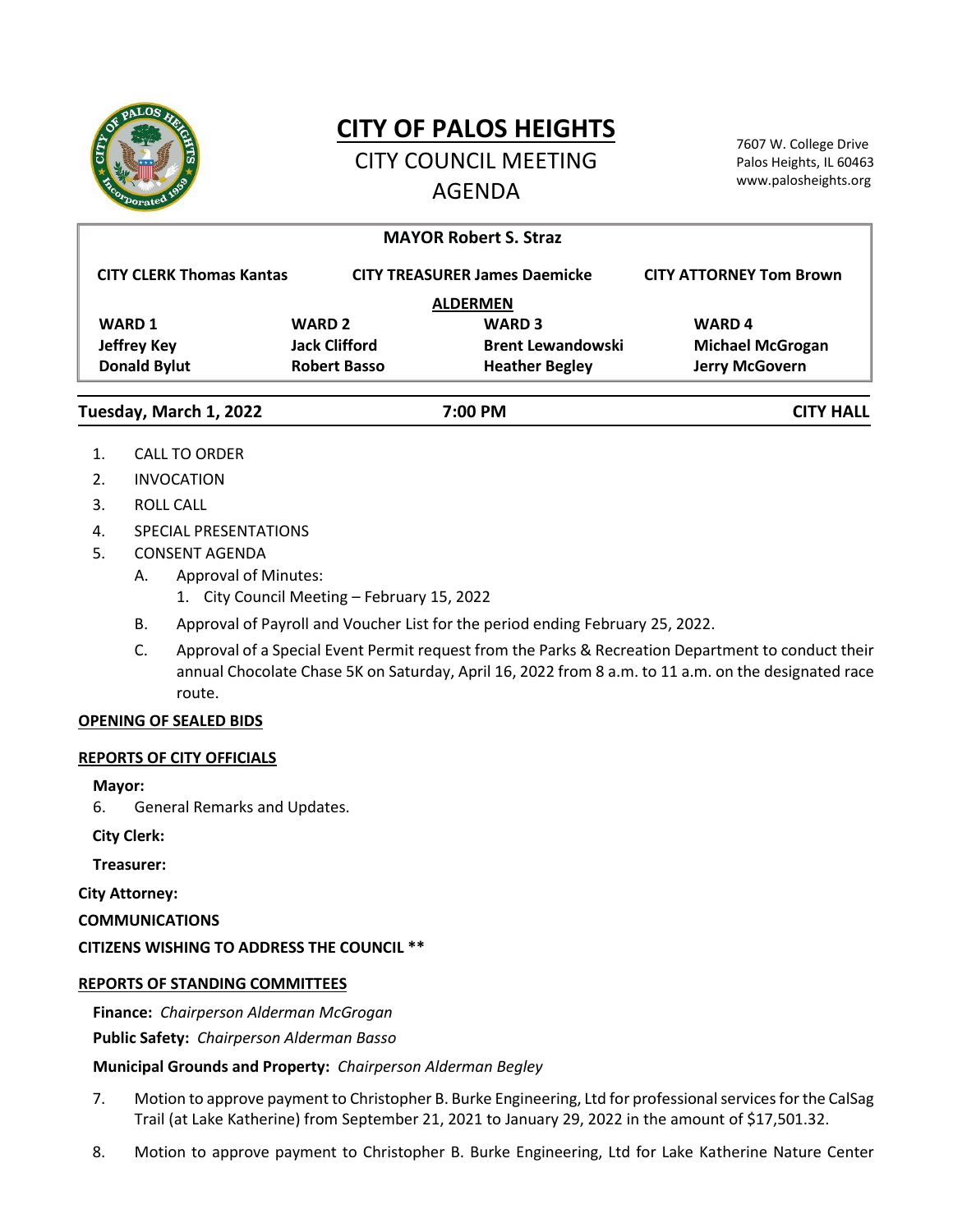Environmental Site Assessment for the month of January in the amount of \$4,937.13.

9. Motion to award the 2022 Tree Removal, Trimming, & Stump Grinding bid to Homer Tree Care in the amount of \$41,250.00.

# **Planning and Zoning:** *Chairperson Alderman McGovern*

- 10. Motion to authorize the City Attorney to draft an Ordinance allowing a 5-foot non-privacy fence on a corner lot to extend beyond the front building line along Comanche Drive, specifically twenty-three (23) feet beyond the building line at the northerly property line, and seven (7) feet beyond the building line at the western-most corner of the house, and connecting between these two points in a general straight line for the single-family residential home located at 7358 Pueblo Lane, which approval and variance is contingent upon the applicant submitting, and the Building Commissioner approving at his sole discretion, a landscaping plan that appropriately screens the fence, and preserves the character of the neighborhood. PIN: 23-36-216-023-0000.
- 11. Motion to authorize the City Attorney to draft an Ordinance allowing a seven (7) foot Side Yard Setback, in lieu of the required ten (10) foot Side Yard Setback along the westerly property line, which variance is limited to the distance of the length of the proposed addition to the principal residential building located at 12740 S Palos Avenue. PIN: 23-36-204-011-0000.

# **Recreation:** *Chairperson Alderman Key*

12. Motion to approve an Ordinance to sell on i-Bid the "pontoon boat" as surplus equipment.

# **Roads and Construction:** *Chairperson Alderman Clifford*

## **License, Permits & Franchises:** *Chairperson Alderman Lewandowski*

## **Water and Sewer:** *Chairperson Alderman Bylut*

- 13. Motion to award The Menominee Sanitary Lift Station Rehabilitation to Integral Construction Inc. in the amount of \$453,200.00.
- 14. Motion to approve proceeding with the 2022 WATER DISTRIBUTION SYSTEM LEAK SURVEY by ME Simpson in the amount of \$15,275.00.
- 15. Motion to approve proceeding with the 2022 HYDRANT FLOW TESTING by ME Simpson in the amount of \$16,960.00.
- 16. Motion to approve the purchase of a hydraulic powerhead saw for the purpose of cutting water main piping and concrete piping in the amount of \$11,865.00.
- 17. Motion to approve the painting of 230 hydrants by Giant Maintenance & Restoration in the amount of \$19,090.00.
- 18. Motion to approve the 2nd payment for Lindahl Brothers, Inc. in the amount of \$59,865.30 for the 123rd Street Watermain.
- 19. Motion to approve payment to RJN Group for professional engineering services in the month of January in the amount of \$5,229.95. Services included: GIS assistance and on‐call sewer system services.
- 20. Motion to approve engineering services for design and construction of the 2022 Sewer Rehab Program in the amount not to exceed \$63,700.00 with RJN Group.
- 21. Motion to approve the 2022 On‐Call Engineering Services with RJN Group not to exceed \$20,000.00.
- 22. Motion to approve proceeding with Engineering Services with Strand Associates, Inc. for the lining of 16‐ inch Water Main on College Drive from South Austin Ave to South Menard Ave in the amount of \$54,000.00.